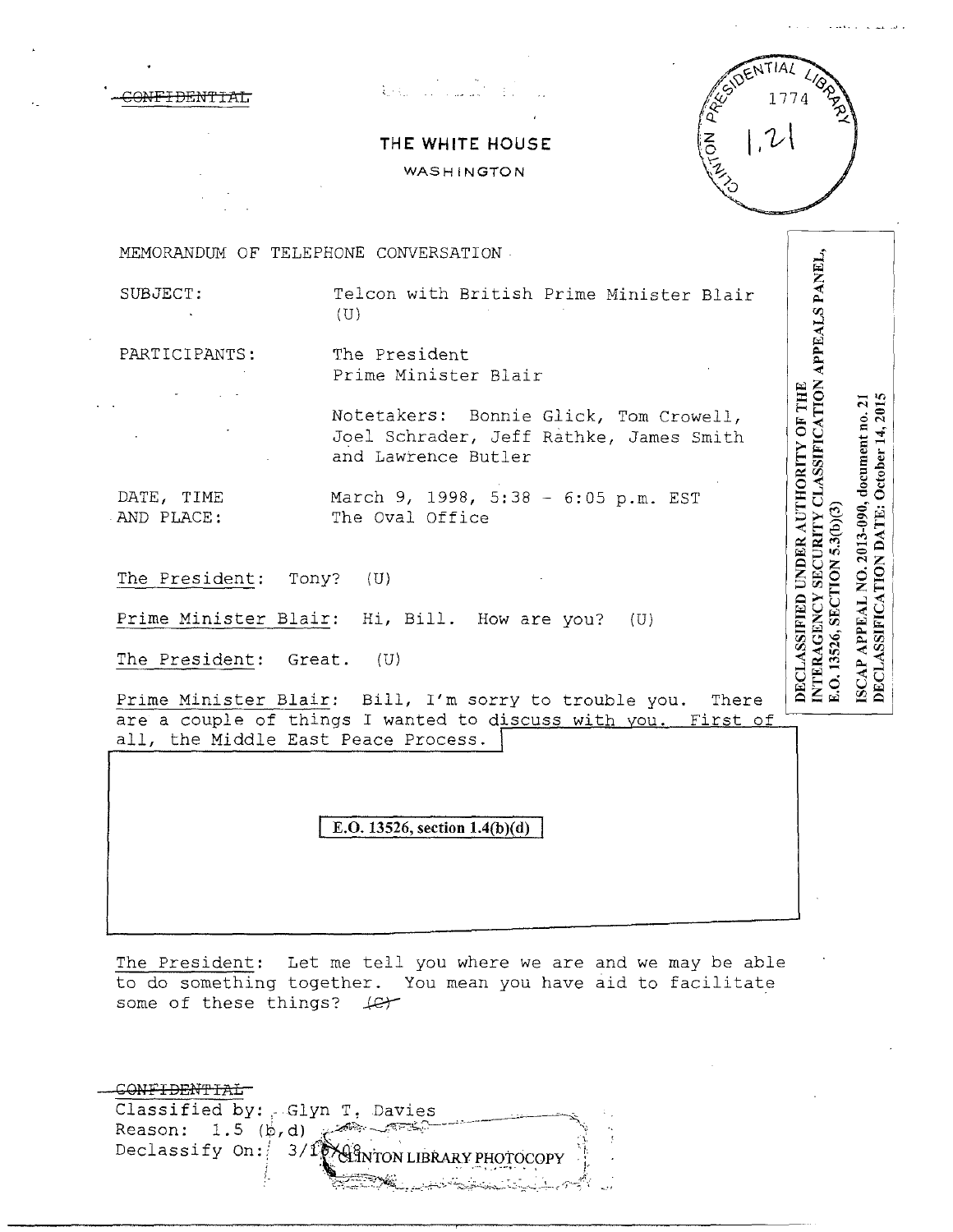**GNFIDENTI** 

| Prime Minister Blair: Yes. |  |                                        |
|----------------------------|--|----------------------------------------|
|                            |  | <b>E.O.</b> 13526, section $1.4(b)(d)$ |

·~.. · .

The President: Let me tell you where we are and then we'll talk about it.

E.O. 13526, section 1.4(d)

I think they're really ready to go now on the airport and the industrial park, but they keep messing around with each other. I think they're afraid, each for different reasons, to go ahead. I had to put this off until the Iraq thing was resolved, temporarily, at least. What I'd like to do is give them this proposal and coordinate with you. Part of the proposal is that we want them to go ahead and finish the industrial park and get on to safe passage.  $+e+$ 

Prime Minister Blair: When do you think you will put forth your proposal?  $+e$ +

The President: As soon as I can. This month; within the next two weeks.  $f$  $f$ 

Prime Minister Blair: Right.

<del>CONFIDENTIAL</del>

**I E.O.** 13526, section  $1.4(b)(d)$ 

The President: Arafat is afraid to take a redeployment now and go to final status talks without a guaranteed third one; my view is he can always make a final deal, and more is better than less.  $4e^+$ 

ON LIBRARY PHOTOCOPY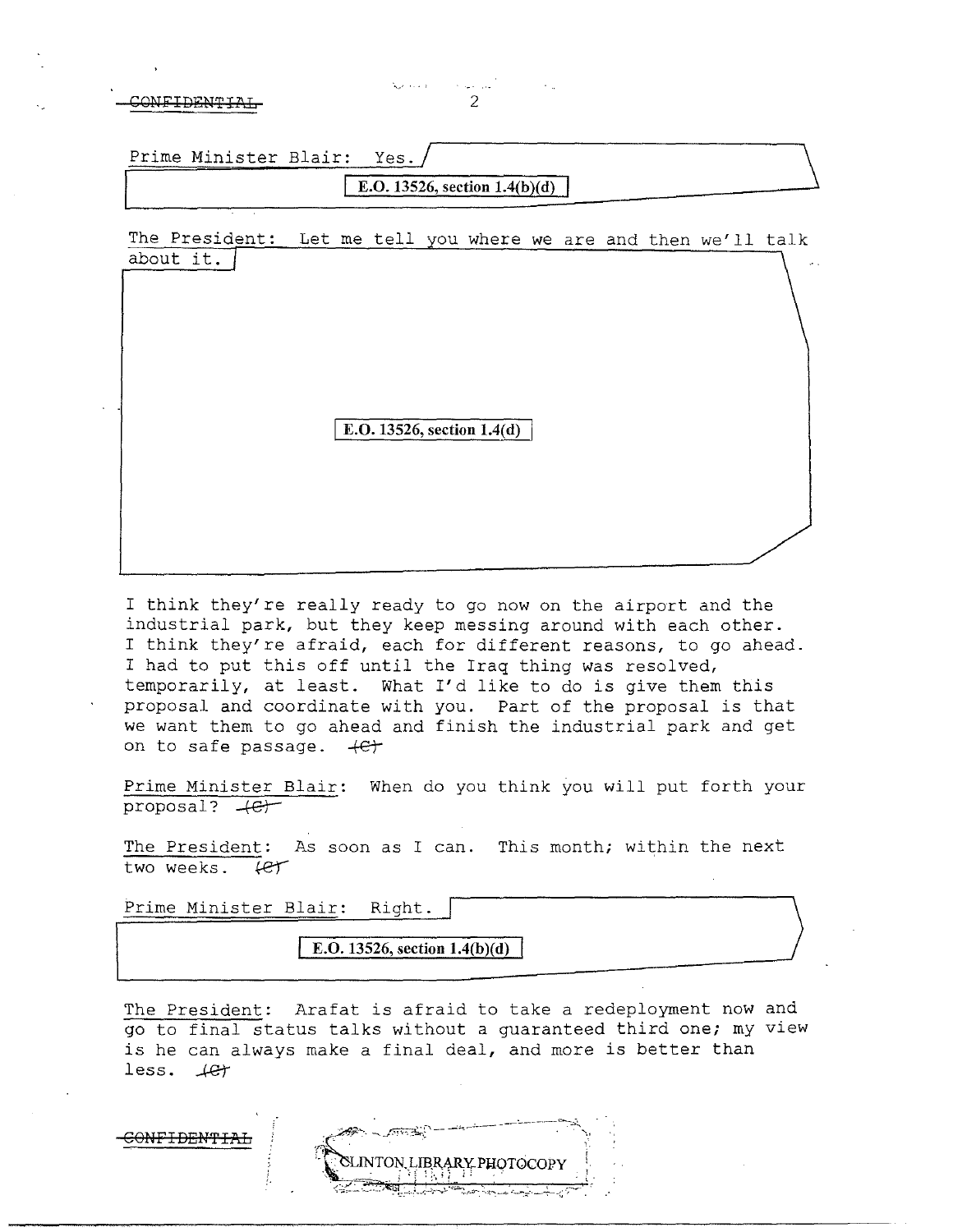<u>Undeko hidu eta</u>  $\mathbf{a}$ 

Prime Minister Blair:/

#### E.O. 13526, section  $1.4(b)(d)$

The President: I think there might be a way to do that. What I'd like to do...if I could give them the overall proposal first, then we could get together and put this to them. I think if we could coordinate that way, it would give them a way to get started on it. By putting more money on the table, it would create a  $-$  if they're looking for a reason  $-$  an excuse to go forward, it would be good. Iet

Prime Minister Blair: Right. You reckon you will put your proposal forward in the next couple of weeks?  $#$ 

The President: Absolutely.  $\text{\#f}$ 

Prime Minister Blair: Some sort of redeployment package including the other issues as well?  $#$ 

The President: Yes. + CT

Prime Minister Blair: Then we could help by having some sort of quadrilateral summit afterwards. Let

The President: Yes.  $+e^+$ 

Prime Minister Blair:

E.O. 13526, section  $1.4(b)(d)$ 

The President: Yes. We're ready to go back to them and I think we have some chance of getting them to move.  $\leftarrow$ 

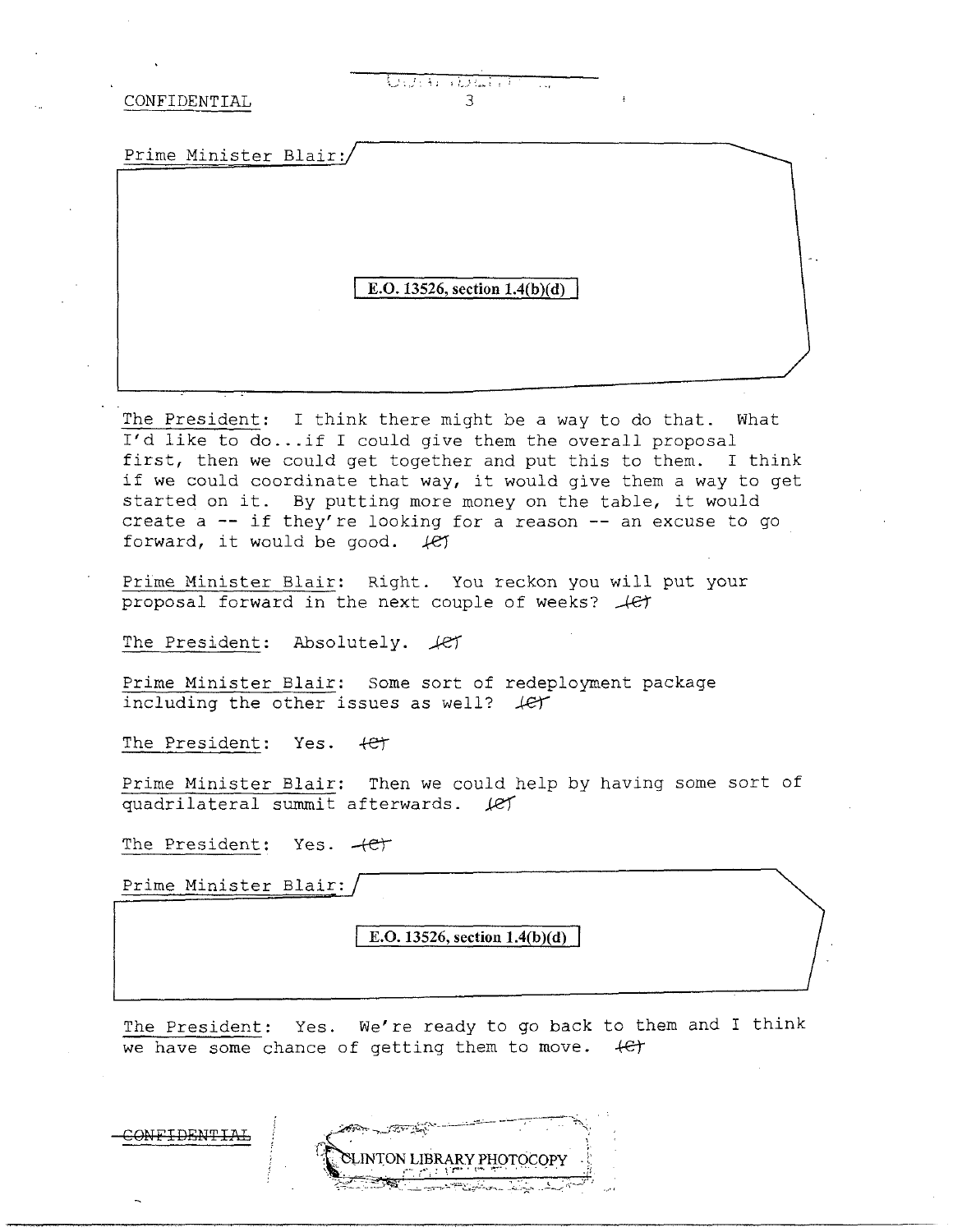Prime Minister Blair: I'm set to go to the Middle East in April, early April. Obviously it would help to have something fairly concrete up and running before then.  $\langle \mathfrak{C} \rangle$ 

The President: We'll have something by then.  $+e^+$ 

| Prime Minister Blair: | $\ddagger$ E.O. 13526, section 1.4(b)(d) |  |
|-----------------------|------------------------------------------|--|
|                       |                                          |  |
|                       |                                          |  |

The President: We had a good day yesterday. They were able to go into the Ministry of Defense and get some records out which I am hopeful will resolve something one way or another. The fact that they were able to get into ministry buildings is a real reaffirmation of UNSCOM's ability to fulfill the understanding Kofi says they got. Now we have to continue to test compliance on sensitive sites, which will happen near the end of the month, but my own view is we should leave our forces there to monitor compliance and keep the integrity of UNSCOM strong.

**E.O. 13526, section 1.4(d)** 

Prime Minister Blair:  $\boxed{\qquad \qquad \boxed{\text{E.O. 13526, section 1.4(b)(d)}}$ 

 $\varnothing$ 

~~~~~~~~/

The President: Yes, I thought we ought to fight if off. My own view is that Saddam got what he asked and we got what we asked for, and not to politicize UNSCOM. (e)

E.O. 13526, section  $1.4(b)(d)$ <u> Prime Minister Blair:</u>

The President: Yes.  $Ler$ 

Prime Minister Blair:

The President: Absolutely.  $+e^+$ 

'--~~~~~~~~~~~~~~~~~\_\_,/

Prime Minister Blair:

The President: That's right.  $\varnothing$ 

Prime Minister Blair: January 1988 (1998) (1998) (1998) (1999) (1999) (1999) (1999) (1999) (1999) (1999) (1999) (1999) (1999) (1999) (1999) (1999) (1999) (1999) (1999) (1999) (1999) (1999) (1999) (1999) (1999) (1999) (1999

, ~~- **-.....**.J'"';';."S~.';'- - \_.--;.-...:.. ·~\_,\_\_...:.----...--=----.::::;\. **E.O. 13526, section 1.4(b)(d)**, CONFIDENTIAL ,-,'. ~ · LINTON LiBRARY PHOTOCOPY ; '• ·1 · ' - .--· ' *r-·* · .··-•' I•--' ,•. ' : ;·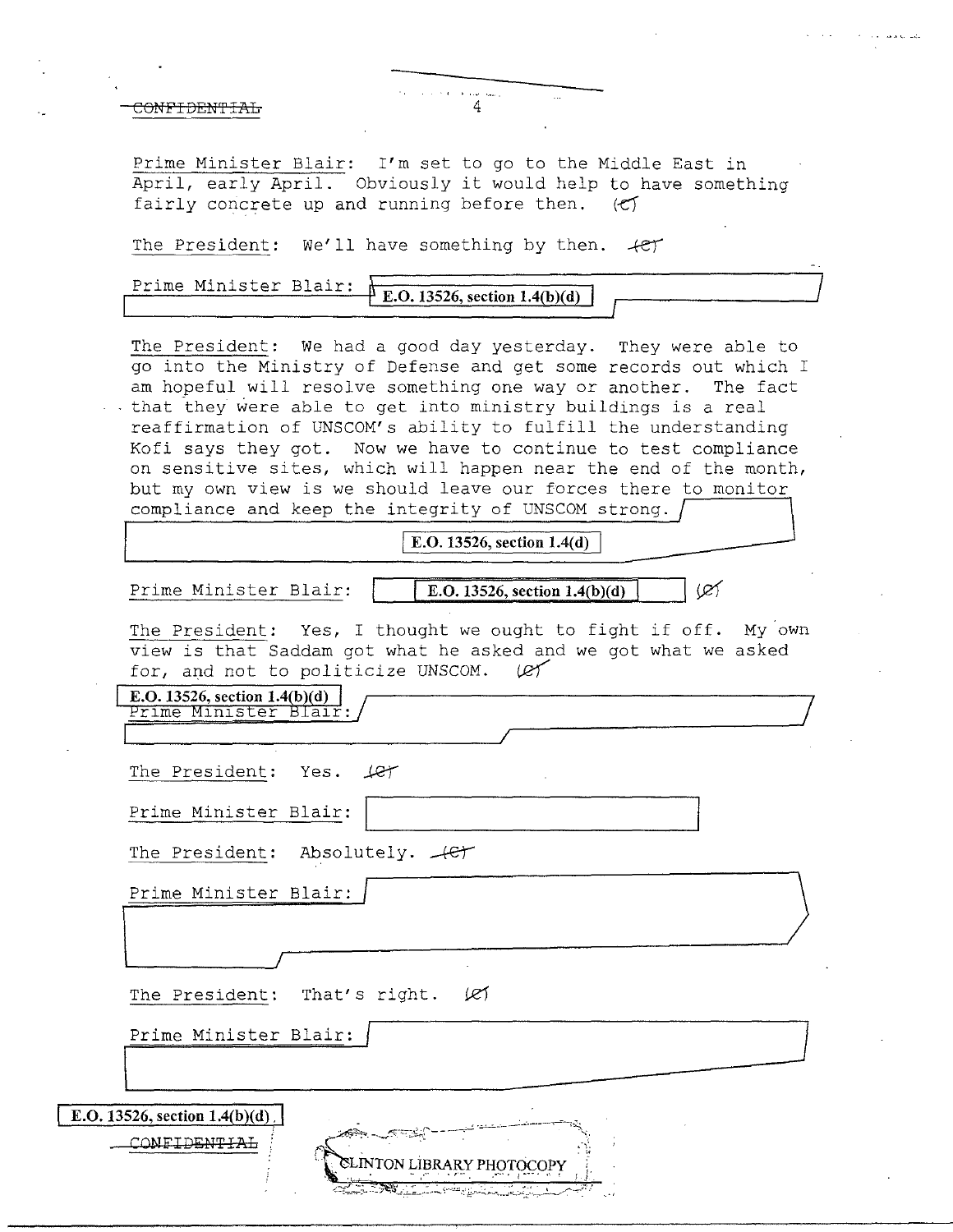The President: So far I'm feeling pretty good about it. I'm keeping my fingers crossed.  $+e^+$ 

**Prime Minister Blair: I.O. 13526, section 1.4(b)(d)** 

. . . . .

The President: Oh yeah. I saw him. I'll call him in the next few days. He doesn't want me to make this proposal,

 $\vert$  **E.O.** 13526, section 1.4(d)  $\vert$ 

Prime Minister Blair:

**E.O. 13526, section 1.4(b)(d)** 

The President: They're really down, and they've got reason to be down.  $4e^+$ 

Prime Minister Blair: I think the Palestinians are coupling redeployment with some of these other issues. By all means, if you guys in the United States can put together a big package, that's fine. Since we have so much aid tied up in this, we should try to move on smaller stuff, as well.  $RT$ 

The President: I couldn't agree more. I pleaded for a year to move on all three things.

**E.O. 13526, section 1.4(d)** 

Let us put our proposal to them and let's see if we can get together and meet and we can push ahead. That can give them the boost to move to permanent status talks.  $\cancel{e}$ 

Prime Minister Blair: Right, okay, Bill, just one other thing on Northern Ireland.  $-$ *et* 

The President: Where are we on that? (*Q*)

Prime Minister Blair: We're getting along, basically.

**E.O. 13526, section 1.4(b)(d)** 

CLINTON LIBRARY PHOTOCOPY

CONF<del>IDENTIAL</del>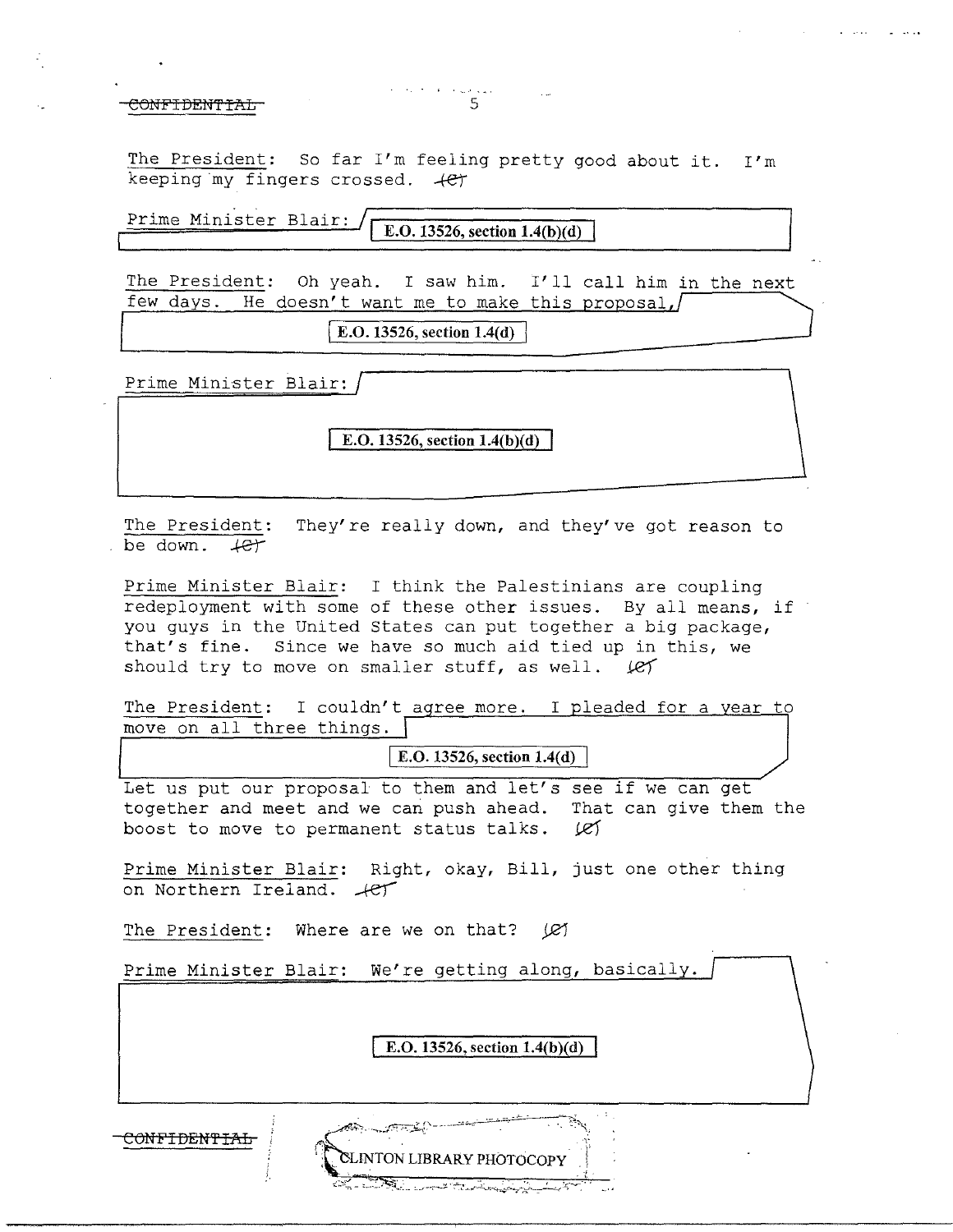| -CONFIDENTIAL<br>6<br>E.O. 13526, section $1.4(b)(d)$                                                       |
|-------------------------------------------------------------------------------------------------------------|
|                                                                                                             |
|                                                                                                             |
|                                                                                                             |
|                                                                                                             |
| The President: You do? +CT                                                                                  |
| Prime Minister Blair:                                                                                       |
|                                                                                                             |
| The President: We'll do that. Mo's coming too, isn't she? fer                                               |
| Prime Minister Blair: Yeah, I think she is. So you can see                                                  |
| them all.                                                                                                   |
|                                                                                                             |
|                                                                                                             |
|                                                                                                             |
|                                                                                                             |
|                                                                                                             |
|                                                                                                             |
|                                                                                                             |
|                                                                                                             |
| The President: Let me ask you this: have you gotten a good<br>reaction to Straw's extradition decision? (et |

certain quarters -- as usual, it was a good reaction in certain quarters and not so good in others, and that's just the way it is.  $\setminus$ 

The President: I will do my best to bang their heads together and caution them on good conduct, but attacks are likely to come from quarters none of us can control. (e)

E.O. 13526, section  $1.4(b)(d)$ 

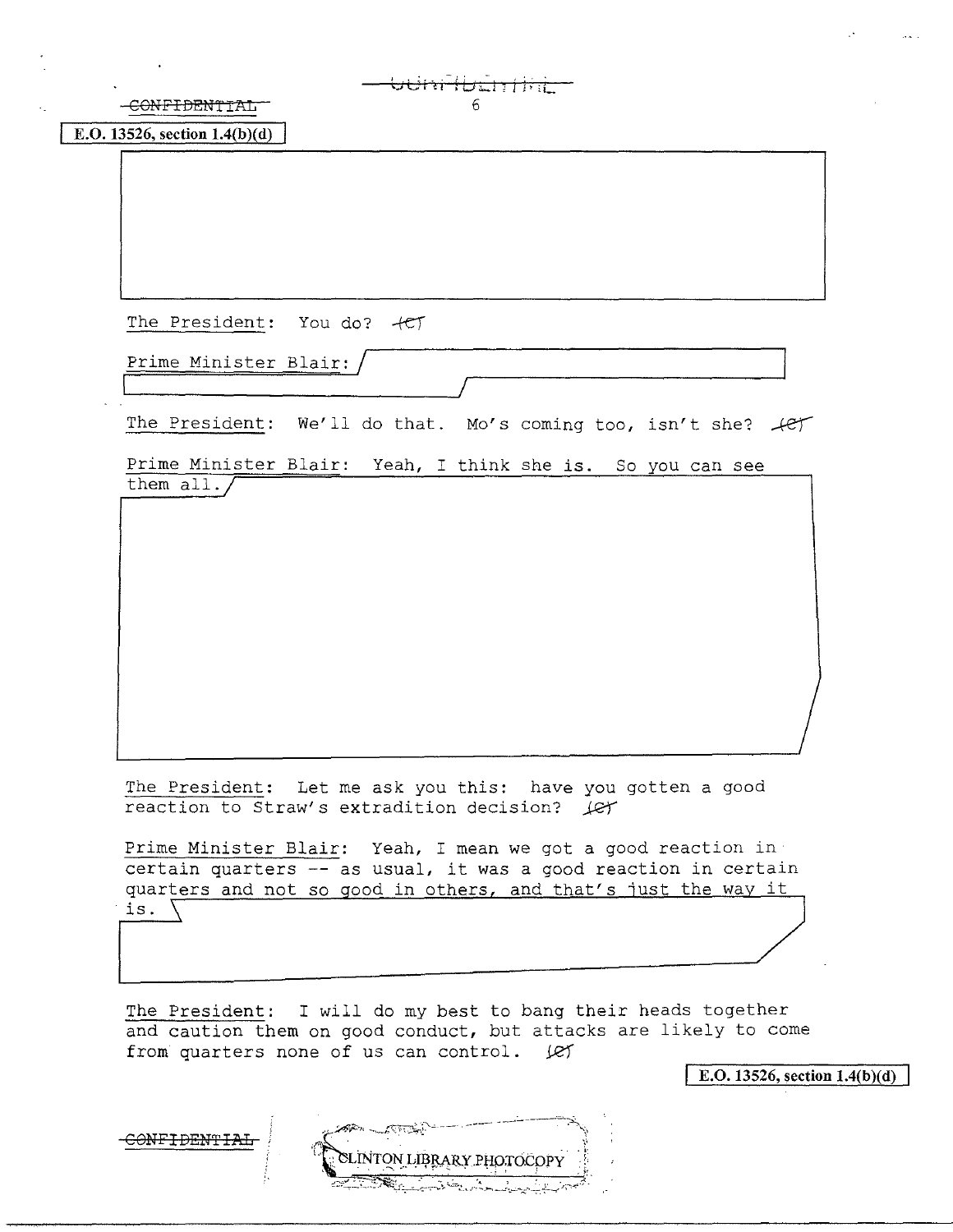| <u>USI NICHTIN</u>                                                                                                                                                                                                                                                                                                        |
|---------------------------------------------------------------------------------------------------------------------------------------------------------------------------------------------------------------------------------------------------------------------------------------------------------------------------|
| Prime Minister Blair:                                                                                                                                                                                                                                                                                                     |
| E.O. 13526, section $1.4(b)(d)$                                                                                                                                                                                                                                                                                           |
| The President: You really think you can go back to the original                                                                                                                                                                                                                                                           |
| timeframe and get something done by May? (Ø)                                                                                                                                                                                                                                                                              |
| Prime Minister Blair: Yes, I do. (et                                                                                                                                                                                                                                                                                      |
| The President: When will the referendum be? $\cancel{\mathcal{C}}$ )                                                                                                                                                                                                                                                      |
| Prime Minister Blair: In May. 4er                                                                                                                                                                                                                                                                                         |
| When? $\sqrt{27}$<br>The President:                                                                                                                                                                                                                                                                                       |
| Prime Minister Blair:<br>E.O. 13526, section $1.4(b)(d)$                                                                                                                                                                                                                                                                  |
| The President: Then they think they'll get a bigger turnout for<br>their referendum, too? $\cancel{\mathcal{C}}$<br>Prime Minister Blair: A bit of that,                                                                                                                                                                  |
| E.O. 13526, section 1.4(b)(d)                                                                                                                                                                                                                                                                                             |
| So there it is, really, Bill.<br>We<br>just have to keep pushing on. (et                                                                                                                                                                                                                                                  |
| The President: Alright. We'll be in touch. We'll coordinate<br>with your people on the peace process in the next two weeks,<br>we'll hang around in Iraq to see what happens, and I'll do what<br>you ask on St. Patrick's Day. That's just a week from tomorrow.<br>I'll report back if I hear anything interesting. Let |
| Prime Minister Blair: Yeah, okay. (C)                                                                                                                                                                                                                                                                                     |
|                                                                                                                                                                                                                                                                                                                           |

ستبيح المرابي والمسامح والمحاولات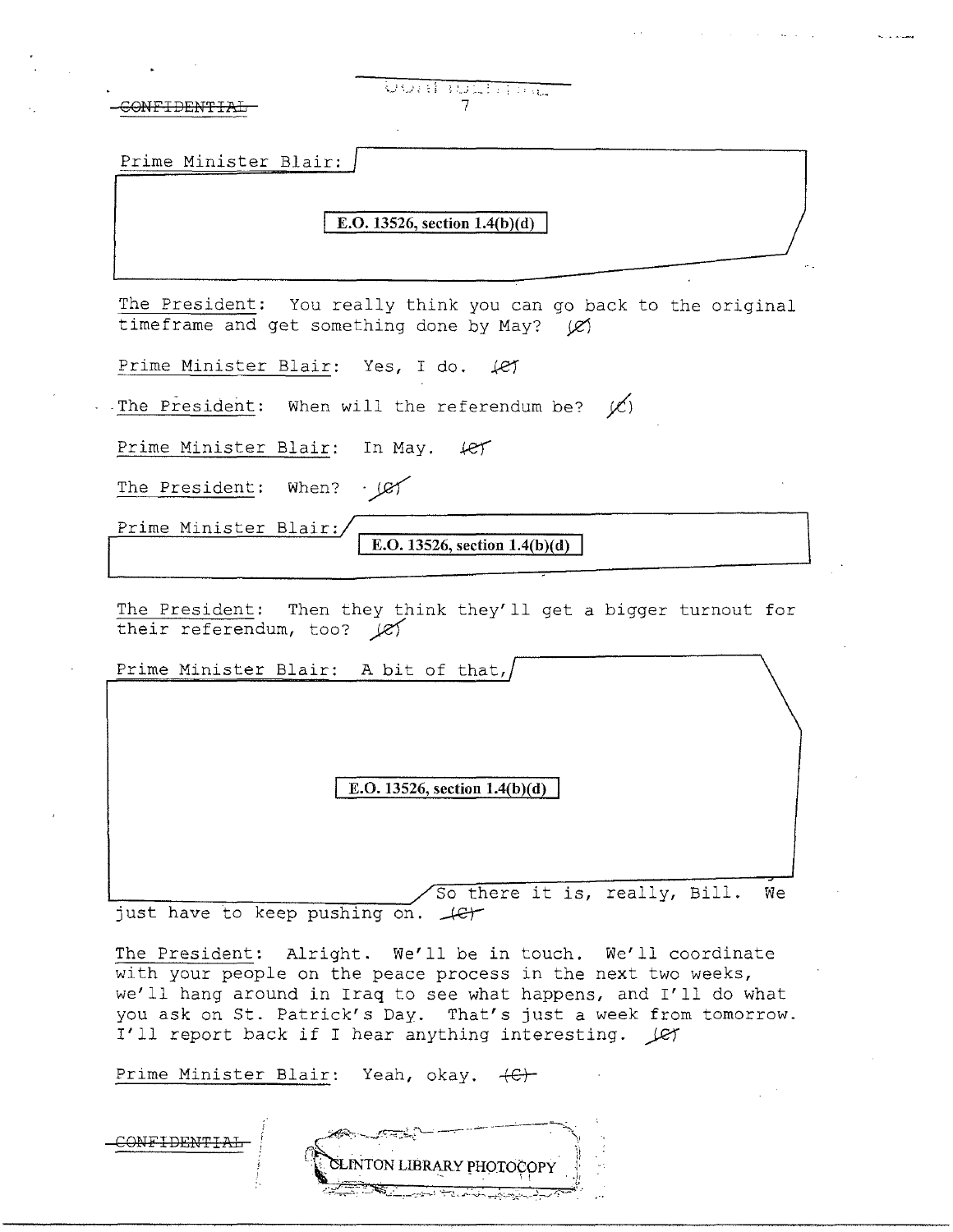., *<sup>i</sup>*

The President: How are you doing? (U)

Prime Minister Blair: I'm fine, actually. (U)

The President; It looks like your economy's still pumping along. *-ter* 

Prime Minister Blair: It is, I remember you telling me once that once the guys start coming in with good news, there are other guys telling you that it's not good news. (e)

The President: Wall Street used to go down every time the economy would grow. Now it doesn't go down as much, now that there's been such a long period without inflation. I think if you have the same experience, then soon investors and ordinary folks begin to agree, and that's good news. There's a guy at Stanford who is an economist, and who coincidentally is the son of DNC Chairman Roy Roemer. He's a bit of a libertarian, but he argues that in the technological era, in countries with open markets, the constraints of the business cycle have been considerably loosened, and you can grow more and longer. All of us are essentially underestimating productivity and the most important economic policy is not to limit the ability of technology to prod the economy.  $\cancel{e}$ 

Prime Minister Blair: Well, I hope to goodness he's right.  $\sqrt{c}$ 

The President: Me, too.  $f$ 

Prime Minister Blair: We keep looking across the Atlantic Prime Miniscer Bidit: We Ke

The President: Well, I think it will. I think it's coming to you, and unemployment is way down, and you've got to stick with it. ...{.e-j-

Prime Minister Blair: We have a very tough battle ahead on welfare, there are a lot of things to do there.  $\varnothing$ 

The President: Are the Tories going to vote against you or with you? *j.Q1'* 

Prime Minister Blair:

**E.O. 13526, section 1.4(b)(d)** 

**CLINTON LIBRARY PHOTOCOPY** 

CONF<del>IDENTIAL</del>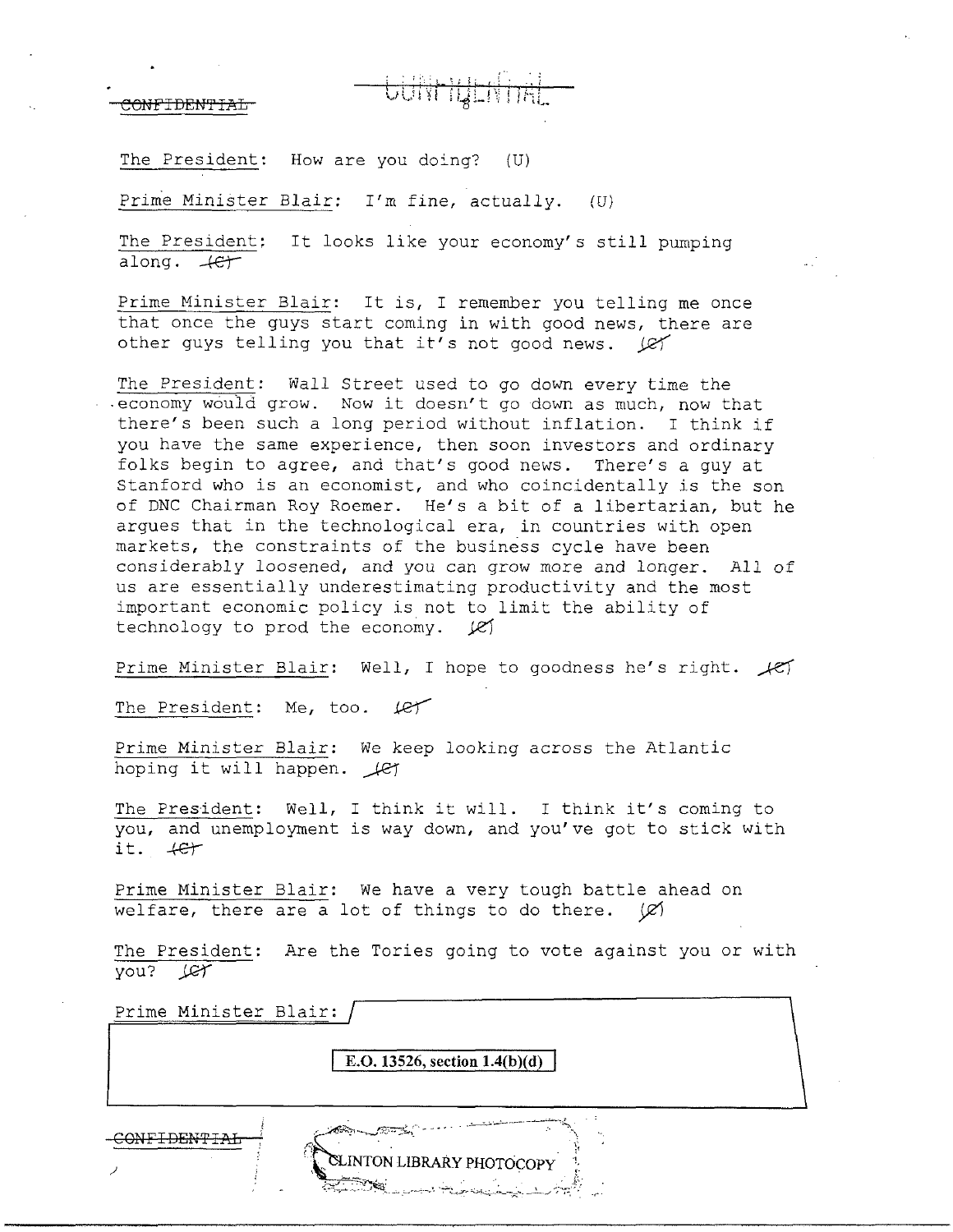### **E.O. 13526, section 1.4(b)(d)**

<del>WUTHENH</del>

The President: And with the parliamentary system, it really pays off. If I could have waited another year for elections, I'd still have a majority. I think you're doing the right thing: as long as you have the muscle and juice, go ahead and  $g_0.$   $\sqrt{g_1}$ 

Prime Minister Blair: Well that's what I reckon. Anyway, we are testing this theory to destruction!  $(\varnothing)$ 

The President: Ha! You'll be alright. I'm looking forward to Birmingham.  $H$ 

Prime Minister Blair: Well, that'll be great. We are looking forward to having you. Is Hillary well?  $\ell$ 

The President: She's great. You need to decide, we all do, if anything would be served by me going to Ireland after Birmingham.  $\cancel{\mathcal{C}}$ 

Prime Minister Blair: We'll know that in the next few weeks, if

E.O. 13526, section  $1.4(b)(d)$ 

The President: It is a mess.  $+e\tau$ 

Prime Minister Blair: **E.O. 13526, section 1.4(b)(d)** CONFIDENTIA<del>L</del> LINTON LIBRARY PHOTOCOPY